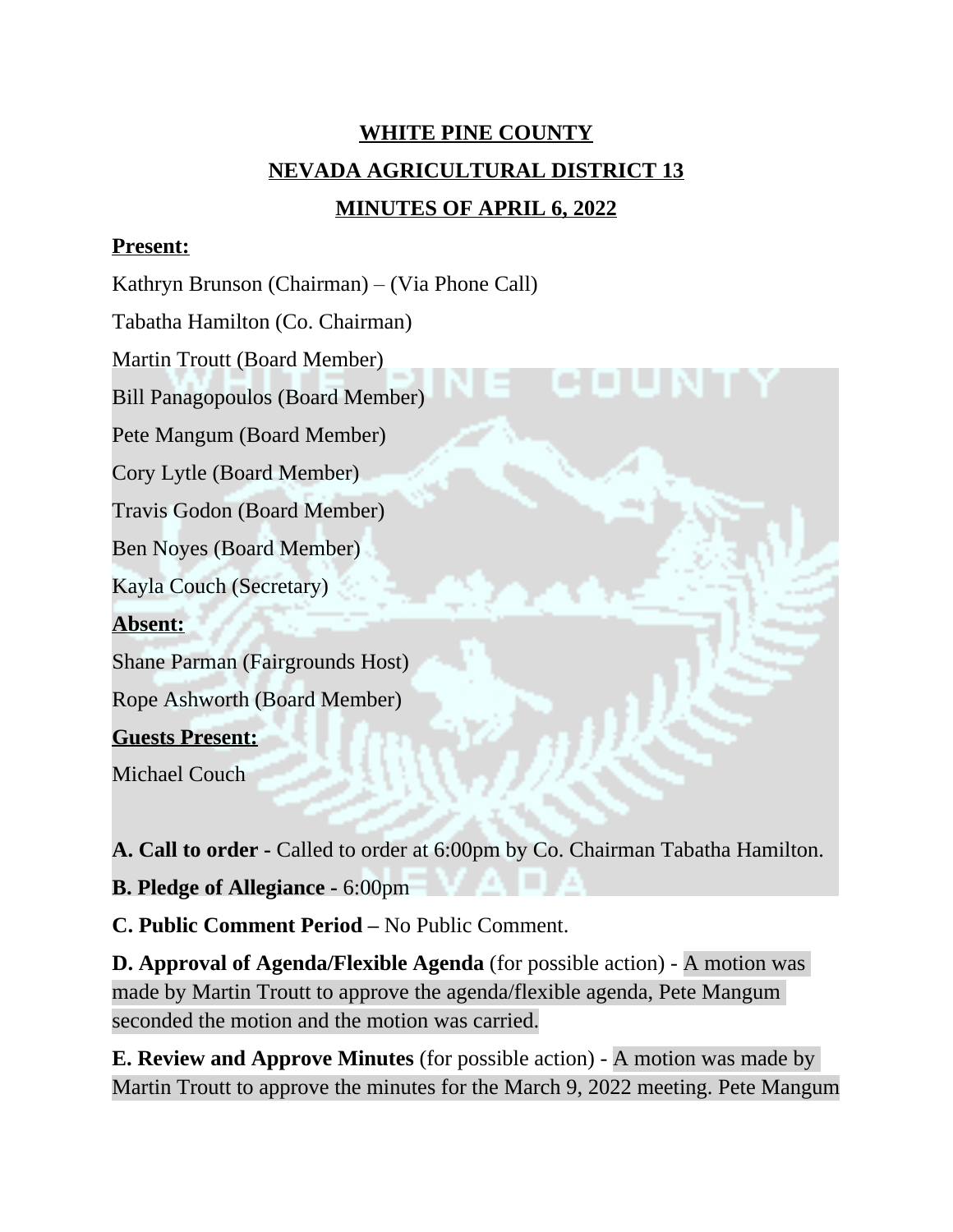seconded the motion and the motion was carried.

**F. Correspondence** (for possible action) – No correspondence.

**G. Monthly Boarding and Temporary Stall Rentals** (for possible action) – Tabatha Hamilton explained that a stall was set up for a temporary tenant, however there were concerns from the maintenance department. The concerns included the abundance of other tenants inquiring about temporary stall arrangements and having to tear the stalls down before large events; No power, lack and hassle of personal storage space. Kathy Brunson stated that she contacted Courtney Thornal and asked the maintenance department to hold off on the temporary stall set-up until the Board could discuss the concerns and contracts. Bill Panagopoulos expressed his confusion with the last meeting's discussion on the topic. Bill's impression was that the tenant would have to agree to vacating the temporary arrangement during large events noted in contract. Kathy voiced that even though noted in the contract, tenants may not abide by the agreement. Martin Troutt stated that by allowing one tenant, the Board would have to allow others and it would be a hard line to draw if problems occurred during event time, etc. Pete Mangum asked if Shane Parman recommends the City Corrals for boarding. Tabatha and Martin believed there is lack of livestock boarding there as well. Bill expressed his frustration with items on the Board agenda being discussed and agreed upon and then revisited. Bill stated he would like the Board to make a decision on the item and commit to the action made. Tabatha stated she was glad the concerns were brought up as she was unaware of the lack of power and potential issues that were not brought up in the last discussion. Martin explained that the fairgrounds is not the only place to board animals, there are other facilities that can cater to the needs of livestock. Bill Panagopoulos made a motion to reject temporary stall rentals and arrangements due to the concerns discussed. Travis Godon seconded the motion and the motion carried with no opposition. Bill recommended that if the topic is brought to the Board's attention, that the answer be "No", to avoid revisiting the subject. Martin also suggested informing Courtney Thornal and Shane Parman, so that they can also relay the information. Ben Noyes brought to the Board's attention the visibility of the visitor's board. Ben stated that people cannot read it nor are they aware of the drop box for fees. Ben stated he would like to see a more user friendly and visible information board and drop box with envelope slips. Tabatha asked if a work order could be submitted to the maintenance departments.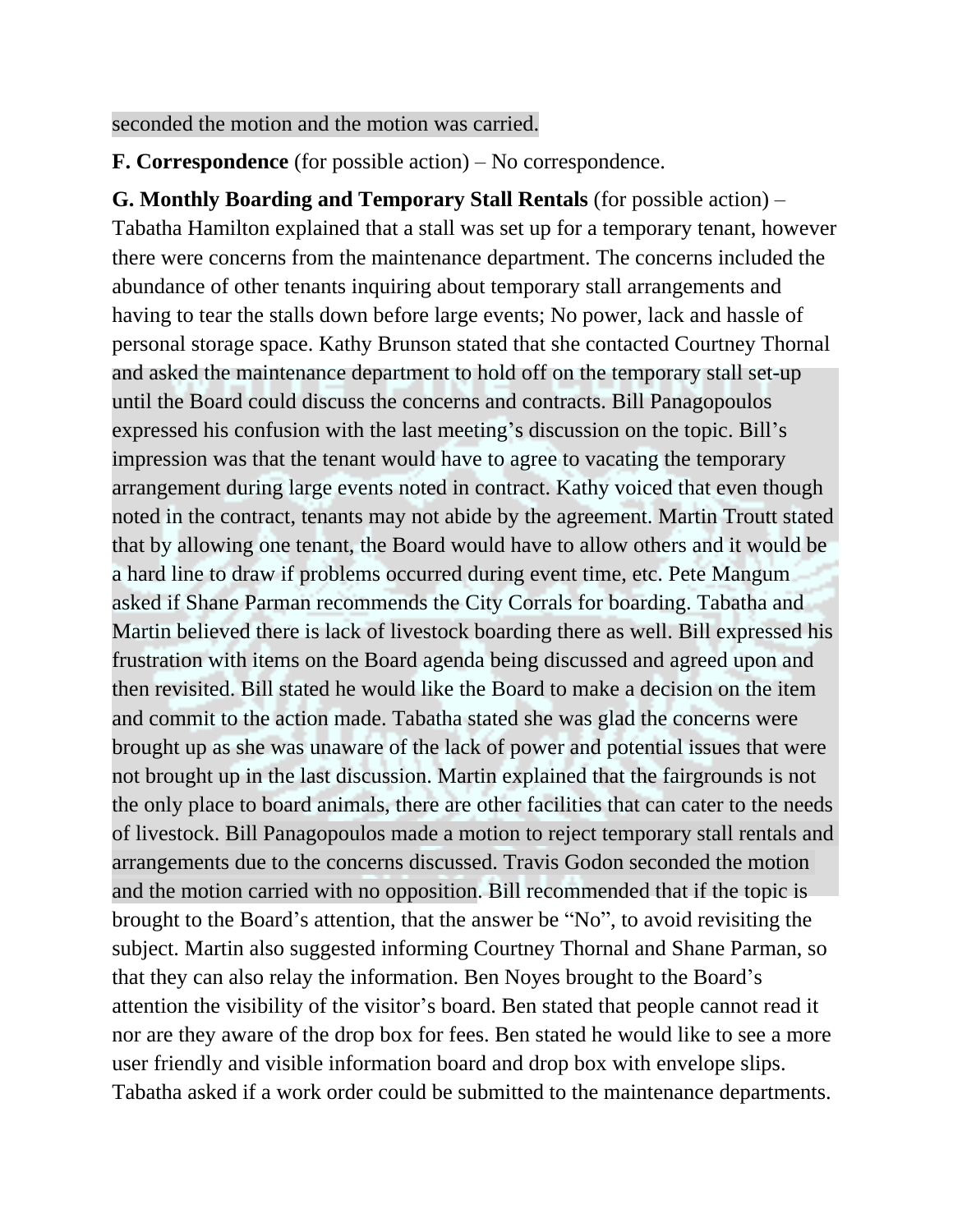Kathy said she would contact Courtney Thornal and Shane about upgrading the information board.

## **H. Reports -**

**1. Financial Statements –** Tabatha Hamilton emailed the Board the "Monthly Town Report" on April 4, 2022 at 9:14am. Courtney Thornal emailed the Board the "Monthly Summary" for the month of February on April 6, 2022 at 10:01am.

**2. Budget –**Bill Panagopoulos asked if the Board has heard or seen anything from the state gaming commission. Kathy Brunson suggested contacting the Race Horse Committee on information pertaining the gaming license.

**3. Updates from Tour and Rec. –** Tabatha Hamilton reported that she submitted a list of current events scheduled for the fairgrounds to add to Tour and Rec's calendar of events in White Pine County.

**4. Updates from Commission Liaison –** Travis Godon reported that preliminary budgets have been approved, but could possibly be changed.

**5. Updates from White Pine Horse Races – Bill Panagopoulos reported** that discussed in the last Race Horse Committee meeting, the ability to host a sponsored race by the AQHA would be hard to meet requirements and qualifications, due to costs of DNA testing. The Committee agreed to host a non-official quarter horse race in place of the sponsored AQHA race. Bill explained that the purses will still remain high and appealing to racers. Bill stated that the committee has received sponsorships, funds are in order and that invites have been sent out. Kathy Brunson stated that the Race Horse Committee are welcome to request funds from the Ag. Board, to be considered; along with any other entity interested in requesting funds. Travis Godon stated that Marietta Henry has always contacted him well in advance for funding information and request, but has not heard from her yet this year. Bill reported that he was not under the impression that the committee was avoiding request of funds but aware that they would not receive the amount of funding allotted last year.

**6. Beta Sigma Phi-** Kathy Brunson reported that she had been in contact and that Beta Sigma Phi asked where that Board stood with accomplishing the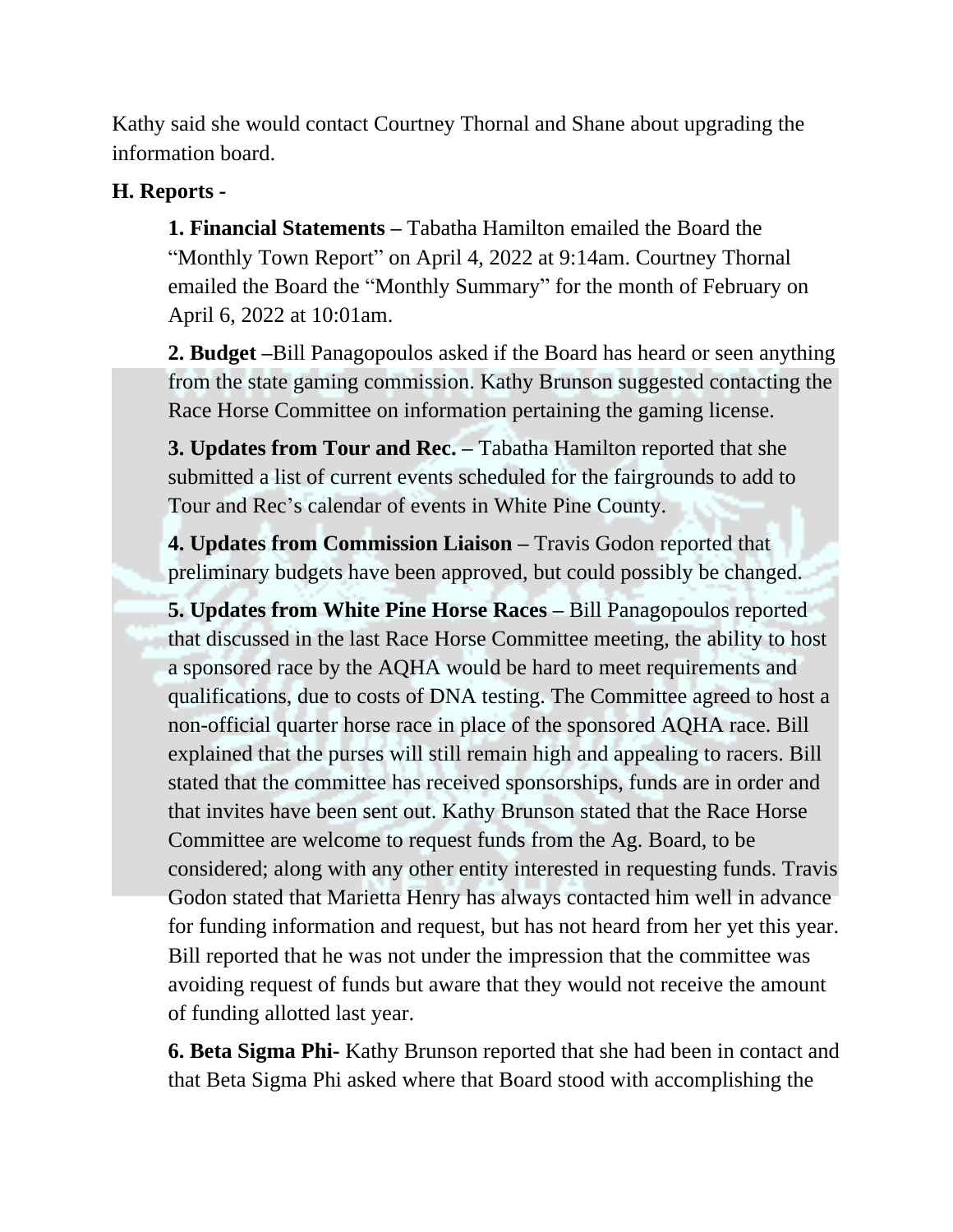staining around the base of the building and water system. Kathy stated that she had informed them that the Board has budgeted for the items in the 2023 budgets. Pete Mangum recalled a discussion on forming a committee to accomplish the suggested projects. Tabatha Hamilton suggested placing a committee formation on the agenda for next month's meeting.

## **7. Updates from White Pine Production –** No new reports.

**8. Fireman's Dinner**- No new reports.

**9**. **Updates for 4H** – No new reports.

**10**. **Updates for Jr. Livestock**-Pete Mangum reported that he presented Michael Couch's report to Courtney Thornal. Pete stated that there will likely be no costs to the County for the minor repairs and maintenance as it will come out of the Jr. Livestock's budget with the exception of the use of equipment.

**I**. **SNPLMA** (for possible action) – Tabatha Hamilton reported the SNPLMA team and project manager will be doing a walk through for projects from round 18 which includes the fairground project, on May 3, 2022. Tabatha stated she will be attending and suggested that another member attend as well. Tabatha reported that she has been inquiring about a time frame on available funds and believes they will be available on July 1, 2022.

**J**. **Fair Weekend** (for possible action) – Tabatha Hamilton reported funding options for the potential firework show for fair weekend. Tabatha stated that she has worked with Tour and Rec along with Michael Couch and agreed to apply for a \$5,000.00 grant through the Great Basin Heritage Area Partnership grant program. Tabatha stated that Tour and Rec would sponsor \$2,000.00 for the display. Tabatha suggested that remaining funds be sponsored by the Ag. Board. Martin Troutt asked where in the budget could the funds be pulled from to make up the remaining \$5,000.00. Michael Couch presented the Board with packages and pricing options. Michael explained that the packages do not include the shells donated by Great Basin Pyrotechnics as a contribution. Michael stated that the figures are not set in stone and can be adjusted to cater to available funding. Ben Noyes asked Michael how far in advance he would need an official answer to prepare and order product. Michael responded that a month's notice at the latest would be acceptable. Ben stated he would like to see if the grant is awarded before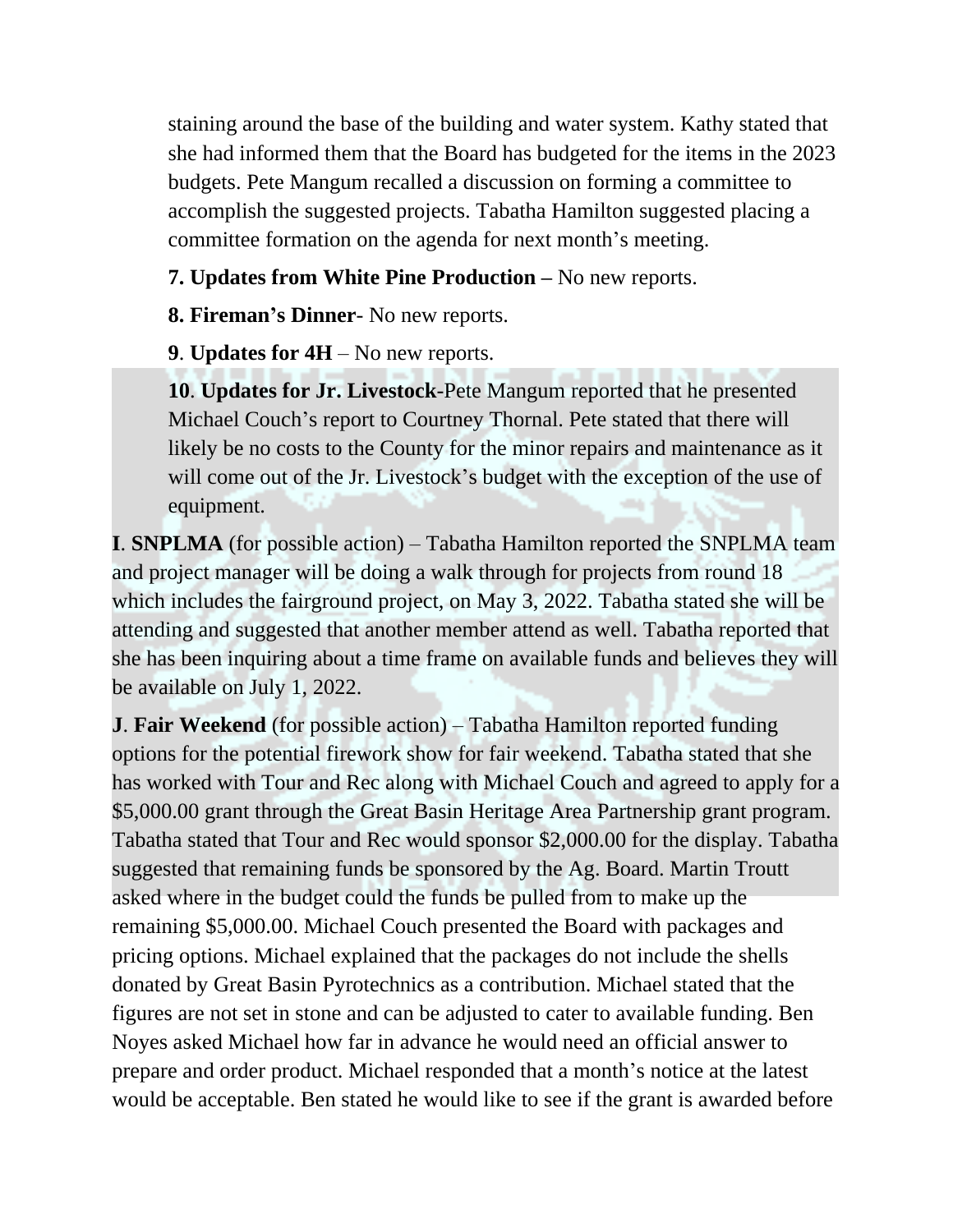making an official decision on the firework display. Tabatha based her application on the amount funded for the show last year, applying for the max amount of \$5,000.00 in addition to Tour and Rec's contribution of \$2,000.00 in hopes that the Board could sponsor the remaining balance by augmenting the budget but explained it would be up to the Board's discretion. Pete Mangum suggested reaching out to other entities of fair weekend such as 4H, Beta Sigma Phi, etc. for funds. Bill Panagopoulos strongly expressed that Board should be responsible for the remaining funds for this event, rather than ask the other entities for funding, as it is the Ag. Boards job to put on a "great" fair weekend. The firework show would be the only fully funded event sponsored by the Ag. Board. Bill stated that he is very sympathetic to the community at this time of year, businesses and entities are hit hard for donations. Michael Couch explained that there is a noticeable difference in the small affordable package versus the package selected last year. Michael stated that the Ag. Board may not receive the same feedback as before if a smaller display is decided and would recommend that rather than spend \$7,000.00 in a small display this year, recover the Ag. Board's budget and plan for the future. Pete stated that if the entities help fund it may help promote and attend the firework show. Ben Noyes expressed his concern with the show being held on a Sunday night, with the show starting at 9:00pm and parents getting their children to bed before starting the work week. Ben strongly recommended a Saturday night. Bill voiced that Sunday night was decided in consideration of Race Horse Committees concerns. Pete agreed with Ben and would even like to see the location moved closer. Bill stated he is in agreeance with hosting the display on Saturday, and believes keeping the location at the landfill would not impact the livestock at the fairgrounds. Tabatha thought that some of the concerns with hosting Saturday was that it may pull people away from the fairground to view. Ben explained that most of the attendees of the fair are gone or leaving White Pine County, Sunday night. That hosting on a Saturday would be appreciated by so many other people who are already attending the event that weekend. Martin Troutt stated that he agrees that Saturday would be the best night and believes the Board should have a say on which night to host the firework event, rather than cater to the needs of the Race Horse Committee. Pete asked if the golf course was considered. Michael responded that the concern would be that the location and noise would be much closer to fairgrounds. The Board expressed that with feedback from the community the landfill was the best location. Bill stated that the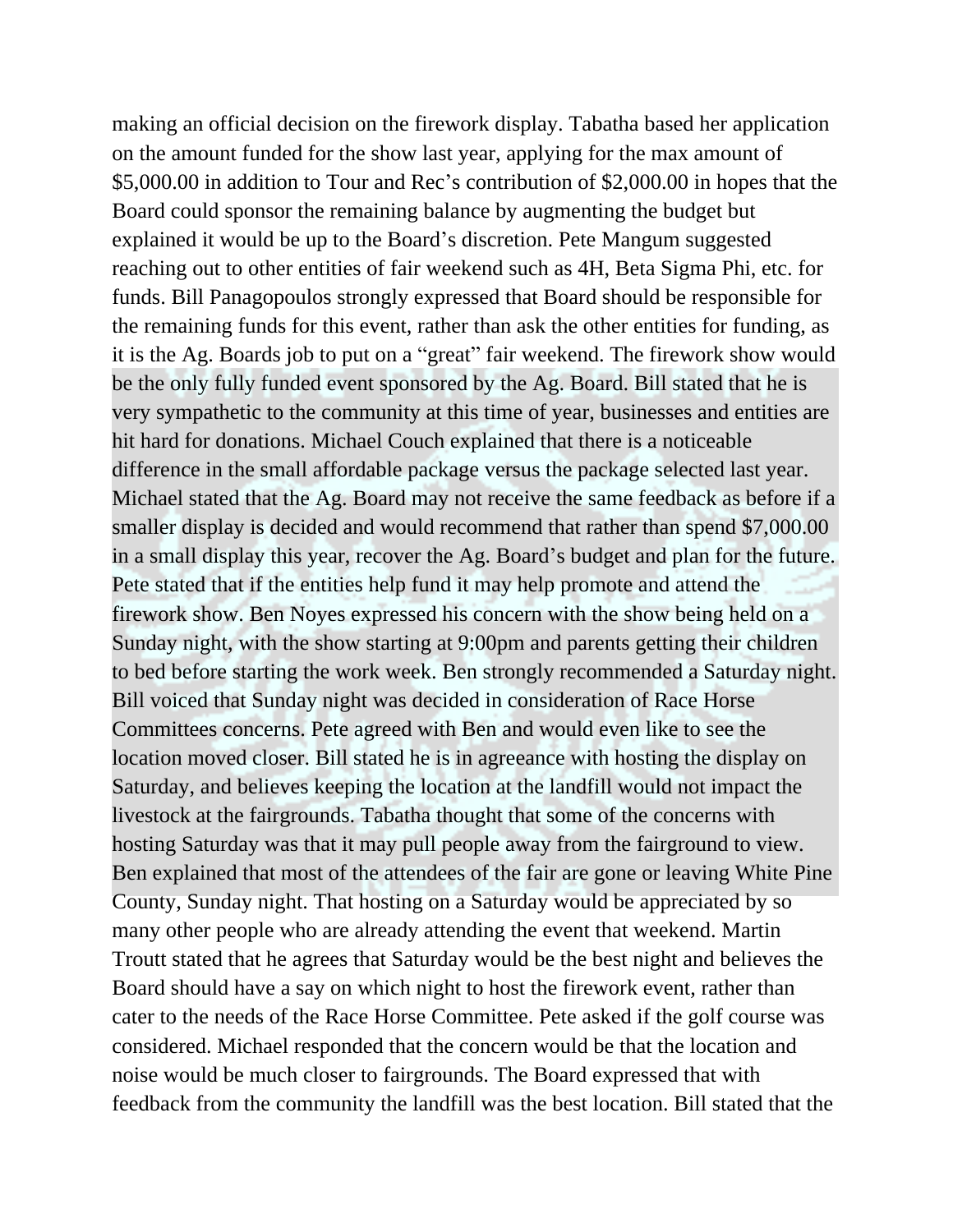Ag. Board should take a stand and host the show on Friday or Saturday night. Pete asked about JCR gravel pit. Michael voiced he would select the landfill over the gravel pit. Bill stated he agreed with Michael from a firefighter point of view and voiced the brush and fire hazards near the gravel pit. Tabatha asked if the Board would like her to apply for the grant first before moving forward. Cory Lytle made a motion to support Tabatha Hamilton's application as drafted, for the heritage grant in the amount of \$5,000.00 for the firework display for fair weekend. Travis Godon seconded the motion and the motion carried. Martin believes if awarded the grant there should be no issues augmenting the budget to fund the remaining balance.

**K. Payment of Bills** (for possible action) – Secretary services for the month of April in the amount of \$150.00. A motion was made by Ben Noyes to pay the secretary bill, Pete Mangum seconded the motion. Tabatha Hamilton abstained and the motion was carried.

**L. Social Media** (for possible action) – No new report.

**M. Capital Improvements** (for possible action)

**1. Highway Signage-** Pete Mangum reported that he has been in contact with Terrae Trask and the golf committee has not met. Pete forwarded information from Stewart Signs to Mike Wheable to review as he is the county manager and is able to make decision on the behalf of the County. Pete said that Mike would like to individualize each recreation with it's own signage, such as the golf course, Marich fields and the fairgrounds - each having their own sign. Pete said he was unsure what Mike envisioned as far as electrical or stationary signs but reported he would reach out to him again before the next meeting.

**2. Multi-use Livestock Barn/Pig Barn-** Martin Troutt reported that Roper Buildings contacted him with a quote of \$77,615.00 that would be honored once the contract was signed. Martin stated that once the contract is locked in the construction time frame could possibility start late fall of 2022 or January of 2023. Martin also received a quote from Reck Brothers with a slightly higher cost of \$79,799.00 and is still waiting on an additional quote from JCR Development. Tabatha Hamilton asked about the dimensions of the building. Martin explained that the original dimensions were altered slightly to salvage the concrete that already exists. Pete Mangum explained that in the future when the livestock sale is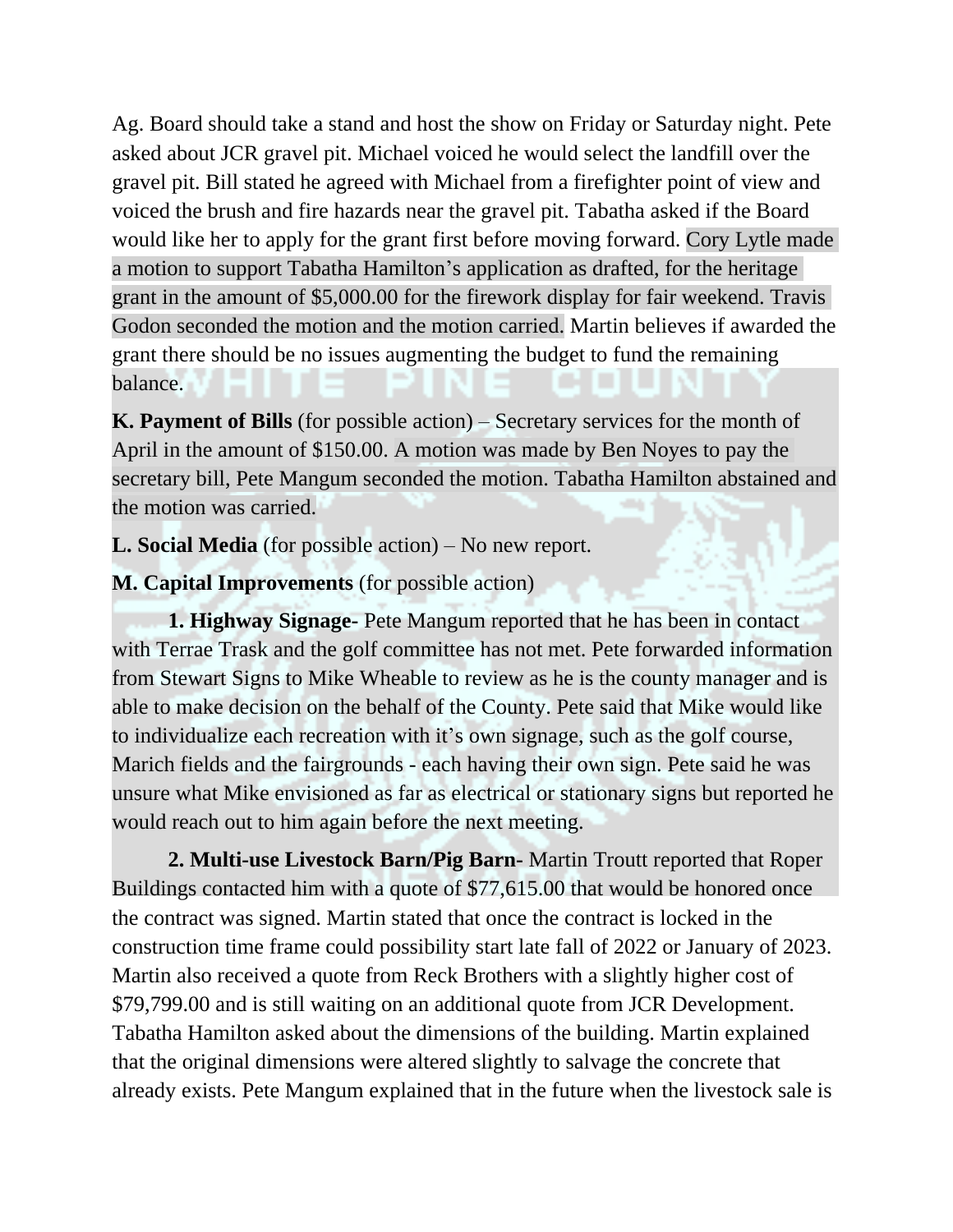hosted in the event center the new pig barn could be used for panel and equipment storage. Ben Noyes questioned where the new pig barn would be built. Ben is opposed to having the new pig barn in the location of the old pig barn as it could impose on space around the new event center causing it to be in the way of access to other areas. Bill Panagopoulos explained if the new pig barn is not put in place of the old pig barn it would defeat the purpose of saving the concrete that is necessary. Ben stated he understands the concerns but highly recommends a longterm decision and feels the current location selected will impact the upcoming real estate. Martin understood that the reason the pig barn is located where it is, is due to the convenience of herdsmen escorting their pig to the show arena through the already created alley way. Bill asked if the Board could lock in the quote as is and determine location later. Ben didn't see why they couldn't but advised the Board the cost of concrete in the new location is going to drastically increase the price of the new pig barn. Martin explained that the Board budgeted \$108,000.00 for the construction of a new pig barn and there would possibly be room to have the concrete poured if a new location was decided upon. Travis Godon made a motion to lock in price of the building by signing a contract with Roper Building and have the Board member discuss location and ideas for the permanent structure. Bill Panagopoulos seconded the motion and the motion carried. Ben stated he would like to see a layout of the master plan with a mapped-out area of all the structures and future structure to review at the next meeting. Bill said that he would forward the most updated master plan to those who need it.

## **3. 4H Arena Cover-** No new reports.

**4. 4H Ground Material-** No new reports.

**N. Review Contracts and Forms for the use of the Facility and Hosting Events**  (for discussion/possible action) - Currently waiting to hear from the district attorney.

**Q. Future Agenda Items** (for possible action) **–** Formation of a committee to complete the Beta Sigma Phi requests. Firework display under fair weekend item.

**R. Next meeting date** (for possible action) Next meeting is anticipated to be Wednesday, May 4, 2022 at 6:00pm located at the White Pine County Library.

## **S. Public Comment Period –**None.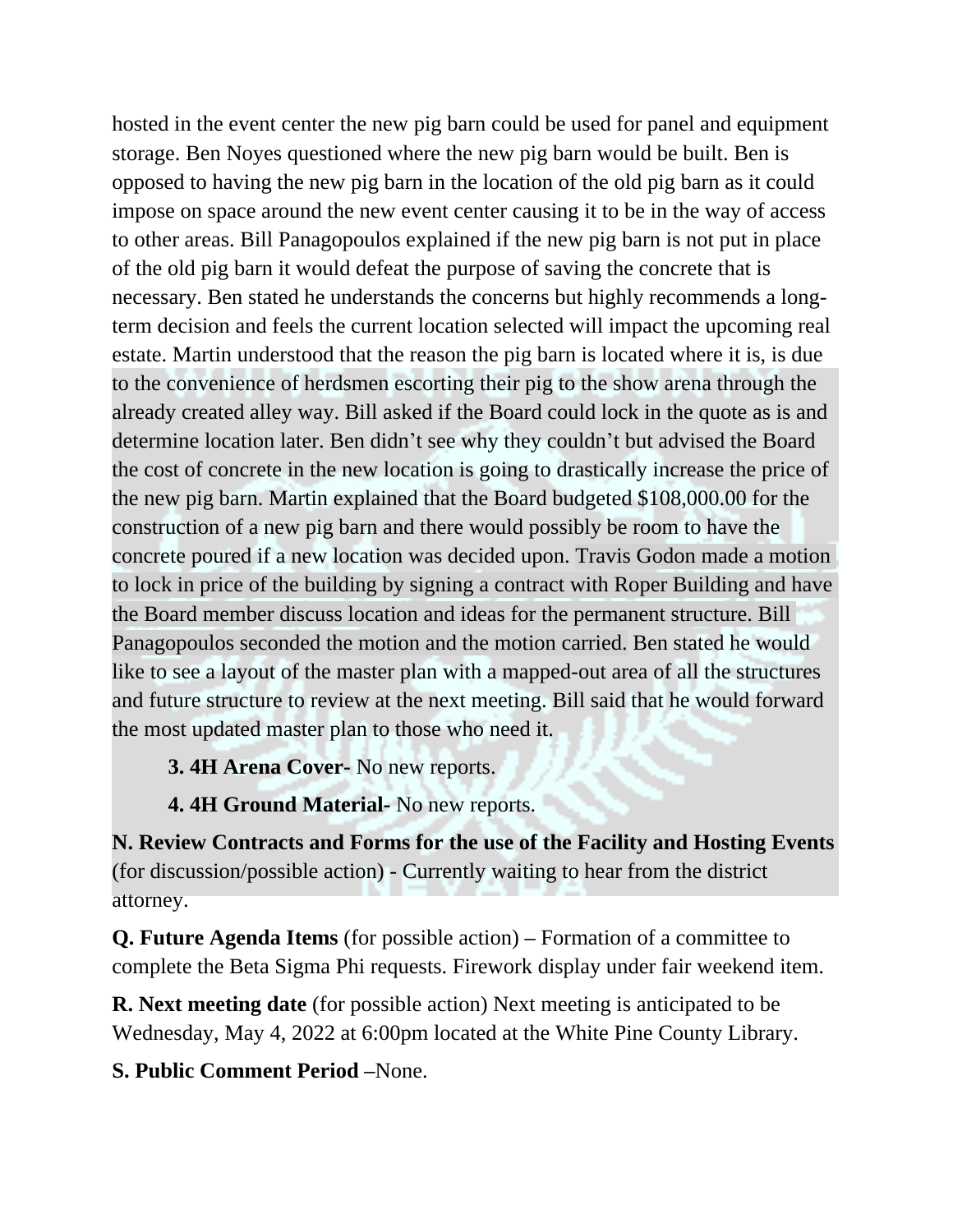**T. Adjournment** (for possible action) – Tabatha Hamilton adjourned the meeting at 7:02PM.

## **WHITE PINE COUNTY NEVADA FAIR AND RODEO GROUNDS ADVISORY BOARD MINUTES OF APRIL 6, 2022**

#### **Present:**

Kathryn Brunson (Chairman) – (Via Phone Call)

Martin Troutt (Board Member)

Bill Panagopoulos (Board Member)

Tabatha Hamilton (Co. Chairman)

Pete Mangum (Board Member)

Cory Lytle (Board Member)

Travis Godon (Board Member)

Ben Noyes (Board Member)

Kayla Couch (Secretary)

## **Absent:**

Shane Parman (Fairgrounds Host)

Rope Ashworth (Board Member)

**Guests Present:**

**A. Call to order -** Called to order at 7:02 PM by Co. Chairman Tabatha Hamilton **B. Public Comment Period –** No Public Comment.

**C. Approval of Agenda/Flexible Agenda** (for possible action) - A motion was made by Martin Troutt to approve the agenda/flexible agenda. Travis Godon seconded, and the motion was carried.

**D. Review and Approve Minutes** (for possible action) - A motion was made to approve the minutes for the March 9, 2022 meeting by Martin Troutt, seconded by